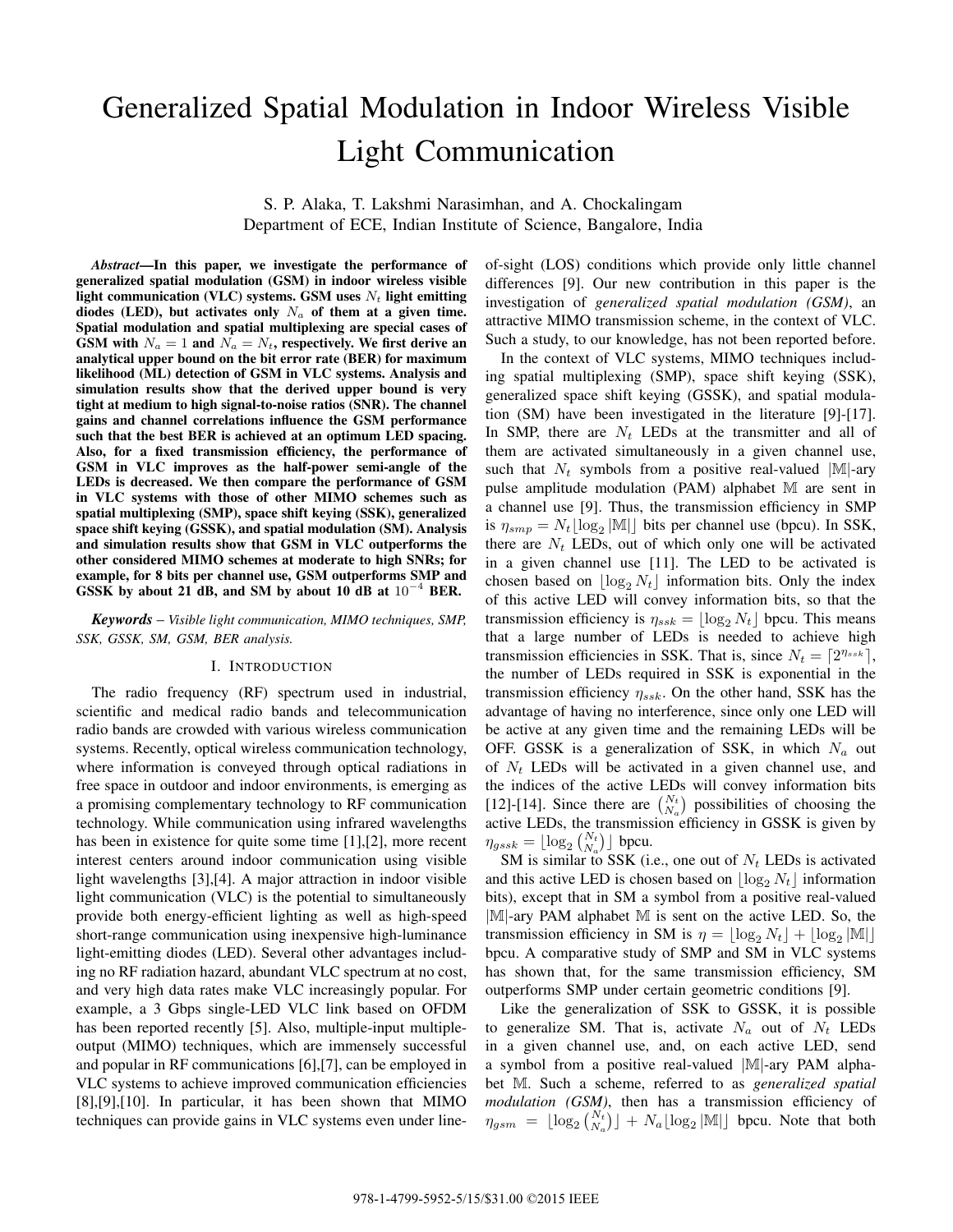SM and SMP become special cases of GSM for  $N_a = 1$ and  $N_a = N_t$ , respectively. GSM in the context of RF communications has been investigated in the literature [18]- [21]. However, GSM in the context of VLC systems has not been reported so far. Our contribution in this paper attempts to fill this gap. In particular, we investigate, through analysis and simulations, the performance of GSM in comparison with other MIMO schemes including SMP, SSK, GSSK, and SM. Our performance study reveals favorable results for GSM compared to other MIMO schemes.

The rest of the paper is organized as follows. In Sec. II, we present the considered indoor VLC system model. In Sec. III, we present the GSM scheme for VLC. In Sec. IV, we derive an upper bound on the bit error probability of GSM for maximum likelihood (ML) detection in VLC. In Sec. V, we present a detailed performance comparison between GSM and other MIMO schemes in VLC. Finally, conclusions are presented in Sec. VI.

#### II. SYSTEM MODEL

Consider an indoor VLC system with  $N_t$  LEDs (transmitter) and  $N_r$  photo detectors (receiver). We assume that the LEDs have a Lambertian radiation pattern [2],[22]. In a given channel use, each LED is either OFF or emits light of some positive intensity  $I \in \mathbb{M}$ , where M is the set of all possible intensity levels. An LED which is OFF is considered to send a signal of intensity zero. Let **x** denote the  $N_t \times 1$  transmit signal vector, where the *i*th element of **x** is  $x_i \in \{M \cup 0\}$ . Let **H** denote the  $N_r \times N_t$  optical MIMO channel matrix:

$$
\mathbf{H} = \begin{bmatrix} h_{11} & h_{12} & h_{13} & \cdots & h_{1N_t} \\ h_{21} & h_{22} & h_{23} & \cdots & h_{2N_t} \\ \vdots & \vdots & \ddots & \vdots & \vdots \\ h_{N_r1} & h_{N_r2} & h_{N_r3} & \cdots & h_{N_rN_t} \end{bmatrix},
$$
 (1)

where  $h_{ij}$  is the channel gain between jth LED and ith photo detector,  $j = 1, 2, \dots, N_t$  and  $i = 1, 2, \dots, N_r$ . As in [9], we consider only the line-of-sight (LOS) paths between the LEDs and the photo detectors, and assume no time-dispersion (because of negligible path delay differences between LEDs and photo detectors). From [2], the LOS channel gain  $h_{ij}$  is calculated as (see Fig. 1 for the definition of various angles in the model)

$$
h_{ij} = \frac{n+1}{2\pi} \cos^n \phi_{ij} \cos \theta_{ij} \frac{A}{R_{ij}^2} \text{rect}\Big(\frac{\theta_{ij}}{FOV}\Big), \qquad (2)
$$

where  $\phi_{ij}$  is the angle of emergence with respect to the jth source (LED) and the normal at the source,  $n$  is the mode number of the radiating lobe given by

$$
n = \frac{-\ln(2)}{\ln \cos \Phi_{\frac{1}{2}}},
$$

 $\Phi_{\frac{1}{2}}$  is the half-power semiangle of the LED [22],  $\theta_{ij}$  is the angle of incidence at the *i*th photo detector A is the area of angle of incidence at the  $i$ th photo detector,  $A$  is the area of the detector,  $R_{ij}$  is the distance between the jth source and



Fig. 1. Geometric set-up of the considered indoor VLC system. A dot represents a photo detector and a cross represents an LED.

the ith detector, FOV is the field of view of the detector, and

$$
rect(x) = \begin{cases} 1, & |x| \le 1 \\ 0, & |x| > 1. \end{cases}
$$

The LEDs and the photo detectors are placed in a room of size  $5m \times 5m \times 3.5m$  as shown in Fig. 1. The LEDs are placed at a height of 0.5m below the ceiling and the photo detectors are placed on a table of height 0.8m. Let  $d_{tx}$  denote the distance between the LEDs and  $d_{rx}$  denote the distance between the photo detectors (see Fig. 2). We choose  $d_{tx}$  as 0.6m and  $d_{rx}$ as 0.1m. For example, when  $N_t = N_r = 4$ , the placement of LEDs and photo detectors is depicted in Figs. 2(a),2(b). When  $N_t = 16$ , the placement of LEDs is depicted in Fig. 2(c).



(a) Transmitter,  $N_t = 4$  (b) Receiver,  $N_r = 4$  (c) Transmitter,  $N_t=16$ Fig. 2. Placement of LEDs and photo detectors.

Assuming perfect synchronization, the  $N_r \times 1$  received signal vector at the receiver is given by

$$
y = rHx + n,\t\t(3)
$$

where **x** is an  $N_t$ -dimensional vector with exactly  $N_a$  non-zero elements such that each element in **x** belongs to  $\{\mathbb{M}\cup\{0\},\}$  is the responsivity of the detector [23] and **n** is the noise vector of dimension  $N_r \times 1$ . Each element in the noise vector **n** is the sum of received thermal noise and ambient shot light noise, which can be modeled as i.i.d. real AWGN with zero mean and variance  $\sigma^2$  [1]. The average received signal-to-noise ratio (SNR) is given by

$$
\overline{\gamma} = \frac{r^2 P_r^2}{\sigma^2},\tag{4}
$$

where  $P_r^2 = \frac{1}{N_r}$  $\sum_{i=1}^{N_r} \mathbb{E}[|\mathbf{H}_i \mathbf{x}|^2]$ , and  $\mathbf{H}_i$  is the *i*th row of **H**.

# **III. GSM IN VLC SYSTEMS**

In GSM, information bits are conveyed not only through modulation symbols sent on active LEDs, but also through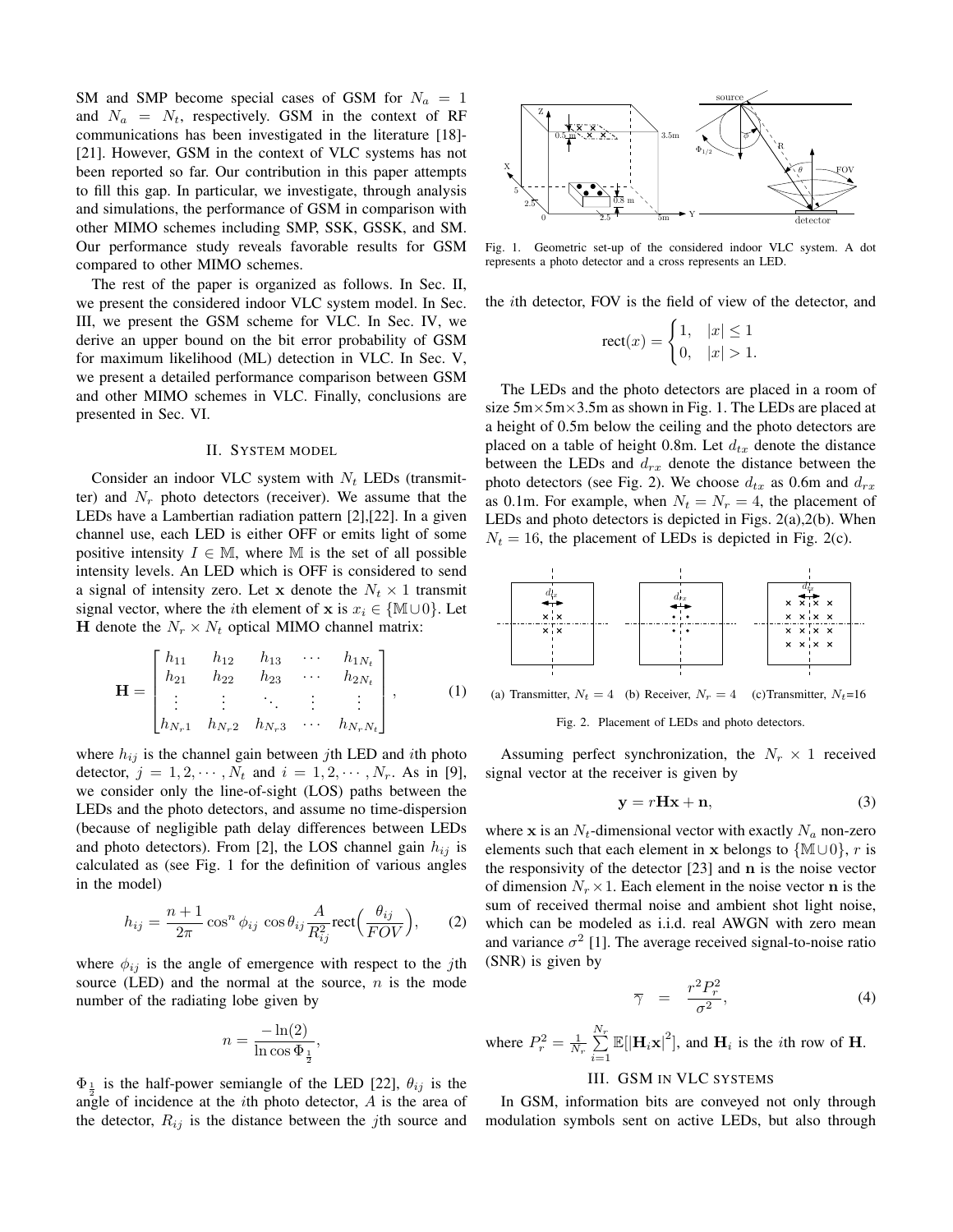indices of the active LEDs. In each channel use, the transmitter selects  $N_a$  out of  $N_t$  LEDs to activate. This selection is done based on  $\lfloor \log_2 \binom{N_t}{N} \rfloor$  information bits. Each active LED emits an M-ary intensity modulation symbol  $I \in \mathbb{M}$ , where M is the set of intensity levels given by [9]

$$
I_m = \frac{2I_p m}{M+1}, \quad m = 1, 2, \cdots, M,
$$
 (5)

where  $M \triangleq |M|$  and  $I_p$  is the mean optical power emitted.<br>Therefore the total number of hits conveyed in a shamel was Therefore, the total number of bits conveyed in a channel use in GSM is given by

$$
\eta_{gsm} = \left\lfloor \log_2 \binom{N_t}{N_a} \right\rfloor + N_a \lfloor \log_2 M \rfloor \quad \text{bpcu.} \tag{6}
$$

Let  $\mathbb{S}_{N_t,M_t}^{N_a}$  denote the GSM signal set, which is the set of all set of all  $\mathbb{S}_{N_t,M_t}$  signal vectors that can be transmitted. Out of possible GSM signal vectors that can be transmitted. Out of the  $\binom{N_t}{N_a}$  possible LED activation patterns<sup>1</sup>, only  $2^{\lfloor \log_2 \binom{N_t}{N_a} \rfloor}$  $\arct{equation}$  patterns are needed for signaling.

*Example 1:* Let  $N_t = 4$  and  $N_a = 2$ . In this configuration, the number of bits that can be conveyed through the LED activation pattern is  $\lfloor \log_2 {4 \choose 2} \rfloor = 2$  bits. Let the number of intensity levels be  $M = 2$ , where  $I_1 = \frac{2}{3}$  and  $I_2 = \frac{4}{3}$ . This means that one bit on each of the active I ED is sent through means that one bit on each of the active LED is sent through intensity modulation. Therefore, the overall transmission efficiency is 4 bpcu. In each channel use, four bits from the incoming bit stream are transmitted. Of the four transmitted bits, the first two correspond to the LED activation pattern and the next two bits correspond to the intensity levels of the active LEDs. This GSM scheme is illustrated in Fig. 3, where the first two bits '01' choose the active LEDs pair  $(1, 3)$  and the second two bits '10' choose the intensity levels  $(I_2, I_1)$ , where LED 1 emits intensity  $I_2$ , LED 3 emits intensity  $I_1$ , and the other LEDs remain inactive (OFF). In this example, we require only 4 activation patterns out of  $\binom{4}{2} = 6$  possible<br>activation patterns. So the GSM signal set for this example activation patterns. So the GSM signal set for this example can be chosen as follows:

$$
S_{4,2}^{2} = \left\{ \begin{bmatrix} \frac{2}{3} \\ \frac{2}{3} \\ 0 \\ 0 \end{bmatrix}, \begin{bmatrix} \frac{2}{3} \\ \frac{4}{3} \\ 0 \\ 0 \end{bmatrix}, \begin{bmatrix} \frac{4}{3} \\ \frac{2}{3} \\ 0 \\ 0 \end{bmatrix}, \begin{bmatrix} \frac{4}{3} \\ \frac{4}{3} \\ 0 \\ 0 \end{bmatrix}, \begin{bmatrix} \frac{2}{3} \\ \frac{4}{3} \\ 0 \\ 0 \end{bmatrix}, \begin{bmatrix} \frac{2}{3} \\ \frac{2}{3} \\ 0 \\ 0 \end{bmatrix}, \begin{bmatrix} \frac{2}{3} \\ \frac{2}{3} \\ 0 \\ 0 \end{bmatrix}, \begin{bmatrix} \frac{4}{3} \\ \frac{4}{3} \\ 0 \\ 0 \end{bmatrix}, \begin{bmatrix} \frac{4}{3} \\ \frac{4}{3} \\ 0 \\ 0 \end{bmatrix}, \begin{bmatrix} \frac{4}{3} \\ \frac{4}{3} \\ 0 \\ 0 \end{bmatrix}, \begin{bmatrix} \frac{4}{3} \\ \frac{4}{3} \\ 0 \\ 0 \\ 0 \end{bmatrix}, \begin{bmatrix} \frac{4}{3} \\ \frac{4}{3} \\ 0 \\ 0 \\ 0 \end{bmatrix}, \begin{bmatrix} \frac{4}{3} \\ \frac{4}{3} \\ 0 \\ 0 \\ 0 \end{bmatrix}, \begin{bmatrix} \frac{4}{3} \\ \frac{4}{3} \\ 0 \\ 0 \\ 0 \\ 0 \end{bmatrix}, \begin{bmatrix} \frac{4}{3} \\ \frac{4}{3} \\ 0 \\ 0 \\ 0 \\ 0 \end{bmatrix}, \begin{bmatrix} \frac{4}{3} \\ \frac{4}{3} \\ 0 \\ 0 \\ 0 \\ 0 \end{bmatrix} \right\}
$$

.

*Example 2:* Let  $N_t = 7$  and  $N_a = 2$ . To achieve a transmission efficiency of 8 bpcu, we need four intensity levels  $I_m = \frac{2I_p m}{5}$ ,  $m = 1, 2, 3, 4$ . In this case, we need only 16 activation patterns out of  $\binom{7}{2} = 21$  possible activation patterns.<br>The choice of these activation patterns will determine the The choice of these activation patterns will determine the performance of the GSM system, since choosing a particular activation pattern can alter the minimum Euclidean distance





Fig. 3. GSM transmitter for VLC system with  $N_t = 4$ ,  $N_a = 2$ ,  $M = 2$ .

between any two GSM signal vectors  $x_1$  and  $x_2$  for a given **H**, which is given by

$$
d_{min,\mathbf{H}} \triangleq \min_{\mathbf{x}_1, \mathbf{x}_2 \in \mathbb{S}_{N_t,\mathbb{M}}^{N_a}} ||\mathbf{H}(\mathbf{x}_2 - \mathbf{x}_1)||^2.
$$
 (7)

Similarly, the average Euclidean distance between any two vectors  $x_1$  and  $x_2$  for a given **H** is given by

$$
d_{avg,H} = \frac{1}{\binom{|S_{N_t,M}^{N_a}|}{2}} \sum_{\mathbf{x}_1, \mathbf{x}_2 \in S_{N_t,M}^{N_a}} ||\mathbf{H}(\mathbf{x}_2 - \mathbf{x}_1)||^2.
$$
 (8)

*Optimum placement of LEDs in a square grid:* Since  $d_{min, \mathbf{H}}$  in (7) and  $d_{avg, \mathbf{H}}$  in (8) influence the link performance, we use them as the metrics based on which the optimum placement of LEDs is chosen. Specifically, we choose the placement of the LEDs at the transmitter such that the  $d_{min, \mathbf{H}}$ and  $d_{avg,H}$  of the placement are maximized over all possible placements, as follows. We first choose the placement(s) for which the  $d_{min,H}$  is maximum. For placement of LEDs in a  $p \times q$  grid, we enumerate all possible LED placements in the grid and compute the  $d_{min, \mathbf{H}}$  in (7) for all these placements and choose the one with the maximum  $d_{min, \mathbf{H}}$ . If there are multiple placements for which  $d_{min, \mathbf{H}}$  is maximum, we then compute  $d_{avg,H}$  as per (8) for these placements and choose the one with the maximum  $d_{avg,H}$ . For example, for the system parameters specified in Table I and a required transmission efficiency of 8 bpcu (using  $N_t = 4, N_a = 2, M = 8$ ), the best placement of  $N_t = 4$  LEDs in a  $4 \times 4$  grid that maximizes  $d_{min, \mathbf{H}}$  and  $d_{avg, \mathbf{H}}$  is shown in Fig. 4(a). Likewise, the best  $\mathbf{H} = \mathbf{H} \times \mathbf{H}$  and  $d_{avg, \mathbf{H}}$  is shown with  $(N = 6, N = 2, M = 2)$ . LED placements for systems with  $(N_t = 6, N_a = 2, M = 2,$ 5 bpcu),  $(N_t = 7, N_a = 2, M = 4, 8$  bpcu),  $(N_t = 7, N_a = 1)$  $3, M = 2, 8$  bpcu), and  $(N_t = 12, N_a = 2, M = 2, 8$  bpcu) in a  $4 \times 4$  grid are as shown in Figs. 4(b),(c),(d),(e), respectively.

## IV. PERFORMANCE ANALYSIS OF GSM IN VLC

In this section, we derive an upper bound on the bit error rate (BER) of ML detection for GSM in indoor VLC systems. The ML detection rule for GSM in the VLC system model described in the previous section is given by

$$
\hat{\mathbf{x}} = \underset{\mathbf{x} \in \mathbb{S}_{N_t,M}^{N_a}}{\operatorname{argmin}} \|\mathbf{y} - r\mathbf{H}\mathbf{x}\|^2. \tag{9}
$$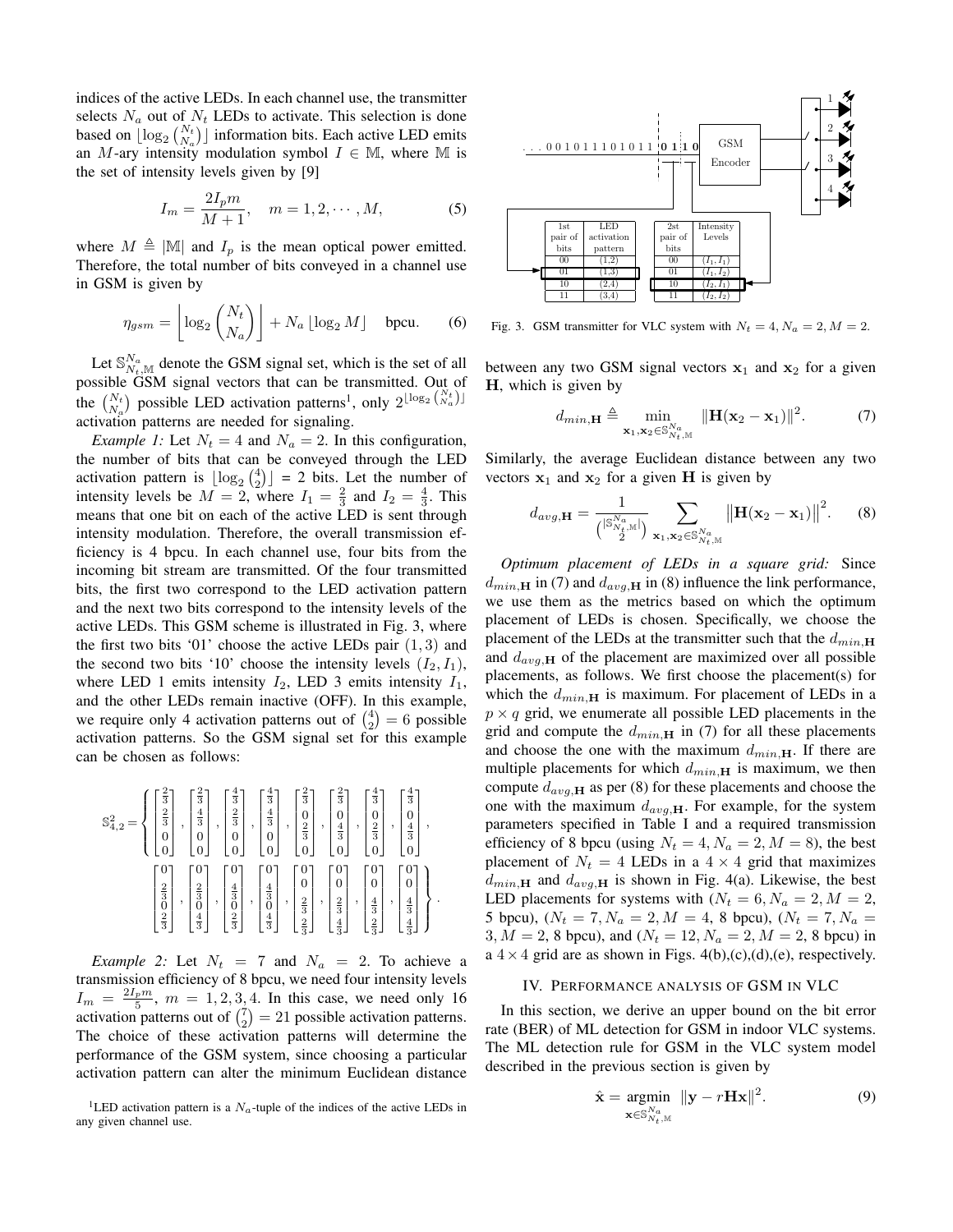| Length $(X)$          | 5m                     |
|-----------------------|------------------------|
| Width $(Y)$           | 5m                     |
| Height $(Z)$          | 3.5m                   |
| Height from the floor | 3m                     |
| Elevation             | $-90^{\circ}$          |
| Azimuth               | $0^{\circ}$            |
|                       | $60^{\circ}$           |
| Mode number, $n$      |                        |
| $d_{tx}$              | 0.6 <sub>m</sub>       |
| Height from the floor | 0.8 <sub>m</sub>       |
| Elevation             | $90^{\circ}$           |
| Azimuth               | $\overline{0^{\circ}}$ |
| Responsivity, $r$     | 0.75 Ampere/Watt       |
| FOV                   | $85^\circ$             |
| $d_{rx}$              | 0.1 <sub>m</sub>       |
|                       | $\Phi_{1/2}$           |

TABLE I

SYSTEM PARAMETERS IN THE CONSIDERED INDOOR VLC SYSTEM.



Fig. 4. Optimum placement of LEDs for GSM in a  $4 \times 4$  grid.  $\times$  indicates the presence of an LED and ◦ indicates the absence of LED.

#### *A. Upper bound on BER*

Consider the system model in (3). Normalizing the elements of the noise vector to unit variance, the received vector in (3) becomes

$$
\mathbf{y} = -\frac{r}{\sigma} \mathbf{H} \mathbf{x} + \mathbf{n},\tag{10}
$$

and the ML detection rule in (9) can be rewritten as

$$
\hat{\mathbf{x}} = \underset{\mathbf{x} \in \mathbb{S}_{N_t,M}^{N_a}}{\text{argmin}} \left( \frac{r}{\sigma} ||\mathbf{H}\mathbf{x}||^2 - 2\mathbf{y}^T \mathbf{H}\mathbf{x} \right). \tag{11}
$$

Assuming that the channel matrix **H** is known at the receiver, the pairwise error probability (PEP) – probability that the receiver decides in favor of the signal vector  $x_2$  when  $x_1$  was transmitted – can be written as

$$
PEP_{gsm} = PEP(\mathbf{x}_1 \rightarrow \mathbf{x}_2 | \mathbf{H})
$$
  
=  $P\left(\mathbf{y}^T \mathbf{H}(\mathbf{x}_2 - \mathbf{x}_1) > \frac{r}{2\sigma} (\|\mathbf{H}\mathbf{x}_2\|^2 - \|\mathbf{H}\mathbf{x}_1\|^2) \right)$   
=  $P\left(\frac{2\sigma}{r} \mathbf{n}^T \mathbf{H}(\mathbf{x}_2 - \mathbf{x}_1) > \|\mathbf{H}(\mathbf{x}_2 - \mathbf{x}_1)\|^2 \right).$  (12)

Define  $z \triangleq \frac{2\sigma}{r} \mathbf{n}^T \mathbf{H}(\mathbf{x}_2 - \mathbf{x}_1)$ . We can see that z is a Gaussian r.v. with mean  $\mathbb{E}(z) = 0$  and variance  $\text{Var}(z) = \frac{4\sigma^2}{r^2} ||\mathbf{H}(\mathbf{x}_2 - \mathbf{F})||$   $\mathbf{x}_1$ )||<sup>2</sup>. Therefore, (12) can be written as

$$
PEP_{gsm} = Q\bigg(\frac{r}{2\sigma} \|\mathbf{H}(\mathbf{x}_2 - \mathbf{x}_1)\|\bigg). \tag{13}
$$

Define  $A \triangleq |\mathbb{S}_{N_a}^{N_a}||$ . An upper bound on the BER for ML detection can be obtained using union bound as detection can be obtained using union bound as

$$
BER_{gsm} \leq \frac{1}{\mathcal{A}\eta_{gsm}} \sum_{i=1}^{\mathcal{A}} \sum_{j=1, i \neq j}^{\mathcal{A}} d_H(\mathbf{x}_i, \mathbf{x}_j) PEP(\mathbf{x}_i \to \mathbf{x}_j | \mathbf{H})
$$

$$
= \frac{1}{\mathcal{A}\eta_{gsm}} \sum_{i=1}^{\mathcal{A}} \sum_{j=1, i \neq j}^{\mathcal{A}} d_H(\mathbf{x}_i, \mathbf{x}_j) Q\left(\frac{r}{2\sigma} \|\mathbf{H}(\mathbf{x}_j - \mathbf{x}_i)\|\right), \quad (14)
$$

where  $d_H(\mathbf{x}_i, \mathbf{x}_j)$  is the Hamming distance between the bit mappings corresponding to the signal vectors  $x_i$  and  $x_j$ . Similar BER upper bounds for other MIMO modulation schemes like SMP and SM have been derived in [9],[10]. We will see in the numerical results section next (Sec. IV-B) that the GSM BER upper bound in (14) is tight at moderate to high SNRs.

## *B. Numerical results*

In this section, we present numerical results which illustrate the tightness of the analytical bound in comparison with the simulated BER under different system parameter settings. The VLC system parameters considered are listed in Table I. We fix the number of photo detectors at the receiver to be  $N_r = 4$ throughout.

*1) Comparison of upper bound and simulated BER:* In Fig. 5, we plot the simulated BER along with the upper bound in (14) for GSM with ML detection in VLC systems with  $i$ )  $N_t = 6$ ,  $N_a = 2$ ,  $M = 2$ ,  $\eta = 5$  bpcu, and ii)  $N_t = 7$ ,<br> $N_t = 2$ ,  $M_t = 4$ ,  $n_t = 8$  bpcu. The placement of LEDs for  $N_a = 2$ ,  $M = 4$ ,  $\eta = 8$  bpcu. The placement of LEDs for these two configurations is done over  $3.4 \times 4$  grid as depicted these two configurations is done over a  $4 \times 4$  grid as depicted in Figs. 4(b),(c), respectively. From the BER plots in Fig. 5, it can be seen that the derived upper bound on BER is very tight at moderate to high SNRs, thus validating the analysis.

*2) Comparison of different GSM configurations for fixed* η*:* Here, we compare the BER performance of four different GSM configurations, all having the same transmission efficiency of 8 bpcu. These configurations are: System-1 with  $N_t =$  $4, N_a = 2, M = 8$ , System-2 with  $N_t = 7, N_a = 2, M = 4$ , System-3 with  $N_t = 7, N_a = 3, M = 2$ , and System-4 with  $N_t = 12, N_a = 2, M = 2$ . The placement of LEDs for these configurations is done over a  $4 \times 4$  grid as depicted in Figs. configurations is done over a  $4 \times 4$  grid as depicted in Figs.  $4(a), (c), (d), (e)$ , respectively. The simulated BER as well as the analytical upper bound on the BER for these four configurations are plotted in Fig. 6. From Fig. 6, it can be seen that System-2 configuration achieves the best BER performance among all the four systems considered, and System-3 achieves the next best performance. The performance of System-1 and System-4 are quite poor, particularly at high SNRs. The reason for this relative performance behavior can be attributed to the fact that System-2 has the largest  $d_{min, \mathbf{H}}$  and  $d_{avg, \mathbf{H}}$  values, and that Systems-1 and System-4 have lower  $d_{min, \mathbf{H}}$  and  $d_{avg,H}$  values, which are illustrated in Table II. Also, note that System-2 and System-3 have equal number of LEDs. But System-3 sees more interference due to higher number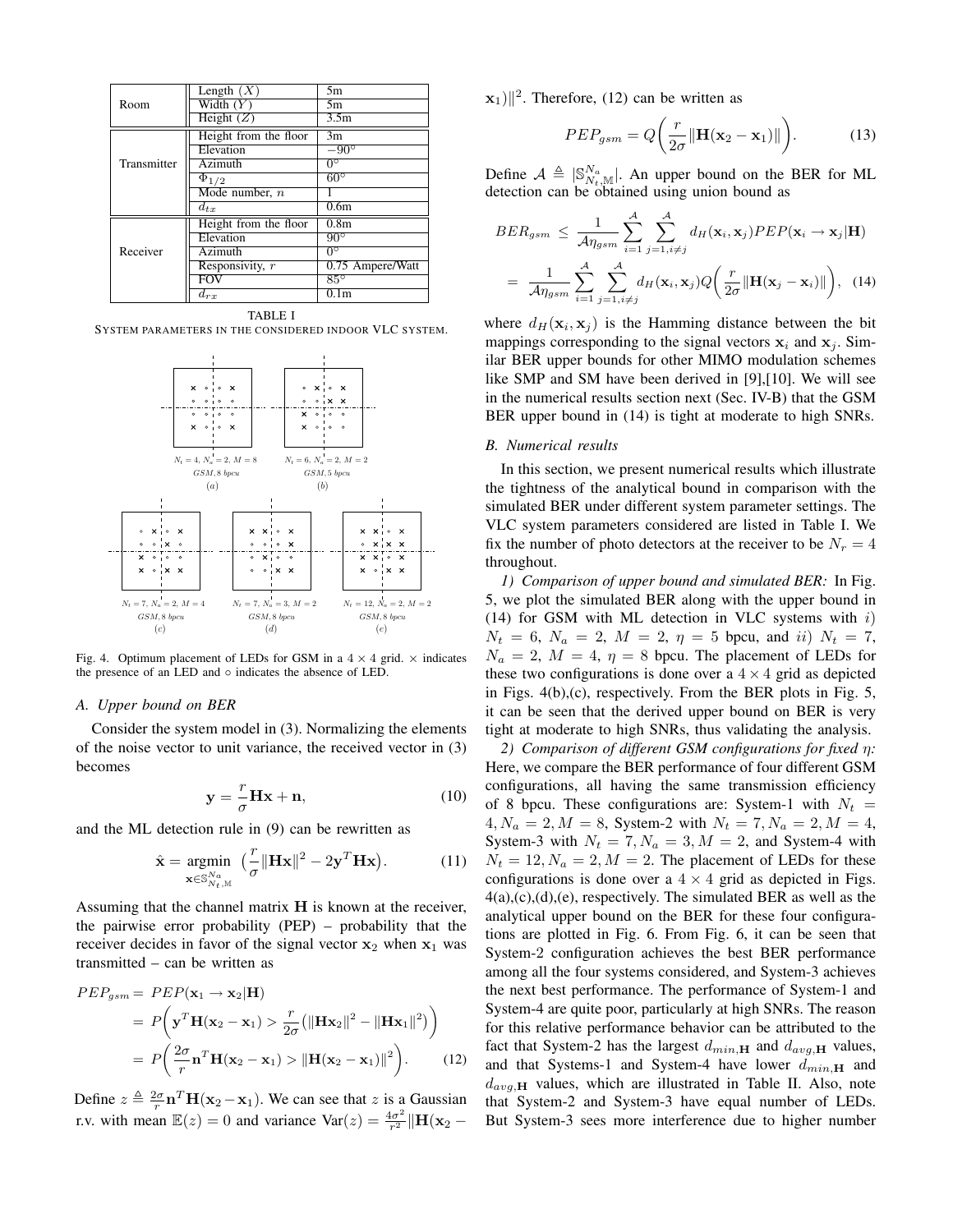

Fig. 5. Comparison of analytical upper bound and simulated BER for GSM with ML detection in VLC systems with i)  $N_t = 6, N_a = 2, M = 2, \eta = 5$ bpcu, and *ii*)  $N_t = 7, N_a = 2, M = 4, \eta = 8$  bpcu.  $N_r = 4$ .



Fig. 6. Comparison of the BER performance of different configurations of GSM with  $\eta = 8$  bpcu.  $N_r = 4$ .

of active LEDs, and this results in the poor performance of System-3 compared to that of System-2, despite System-3 having a lower-order modulation alphabet  $(M)$ . In System-4, the average distance between the active LEDs is smaller, and, hence, the channel correlation is higher. This results in the poor performance of System-4. System-1 has the poorest performance because of the modulation order  $M$  is the highest compared to other systems, and it has the smallest  $d_{min, \mathbf{H}}$  and  $d_{avg,H}$  values. The plots in Fig. 6 also show that the bound is very tight at moderate to high SNRs.

| System | GSM configuration          | $d_{min, \mathbf{H}}$              | $d_{avg,H}$             |
|--------|----------------------------|------------------------------------|-------------------------|
|        | $N_t = 4, N_a = 2, M = 8$  | $4.623 \times 10^{-17}$            | $4.520 \times 10^{-11}$ |
|        | $N_t = 7, N_a = 2, M = 4$  | $1.977 \times 10^{-14}$            | $6.601 \times 10^{-11}$ |
|        | $N_t = 7, N_a = 3, M = 2$  | $\overline{1.541 \times 10^{-14}}$ | $6.003 \times 10^{-11}$ |
|        | $N_t = 12, N_a = 2, M = 2$ | $1.346 \times 10^{-16}$            | $4.842 \times 10^{-11}$ |

TABLE II VALUES OF <sup>d</sup>*min,***H**, <sup>d</sup>*avg,***<sup>H</sup>** FOR DIFFERENT GSM CONFIGURATIONS WITH  $\eta = 8$  BPCU.

*3) Performance of GSM for varying*  $d_{tx}$ : Here, we present the BER performance of GSM in VLC as a function of the spacing between the LEDs  $(d_{tx})$  by fixing other system parameters. Figure 7 presents the BER performance of GSM as a function of  $d_{tx}$  in VLC with  $N_t = 4, N_a = 2, M = 8, \eta = 8$ bpcu, for different values of  $SNR = 75$  dB, 60 dB, 40 dB. It can be observed from Fig. 7 that there is an optimum  $d_{tx}$ spacing which achieves the best BER performance; below and above this optimum  $d_{tx}$  spacing, the BER performance gets worse. The optimum  $d_{tx}$  is found to be 1m in Fig. 7. This optimum spacing can be explained as follows. On the one hand, the channel gains get weaker as  $d_{tx}$  increases. This reduces the signal level received at the receiver, which is a source of performance degradation. On the other hand, the channel correlation also gets weaker as  $d_{tx}$  is increased. This reduced channel correlation is a source of performance improvement. These opposing effects of weak channel gains and weak channel correlations for increasing  $d_{tx}$  leads to an optimum spacing.



Fig. 7. BER performance of GSM as a function of  $d_{tx}$  in VLC with  $N_t =$  $4, N_a = 2, M = 8, \eta = 8$  bpcu,  $N_r = 4$ , for different values of SNR = 75 dB, 60 dB, 40 dB.

*4) Performance of GSM for varying* <sup>Φ</sup>1/2*:* Here, we present the effect of varying the half-power semiangle  $(\Phi_{1/2})$  on the BER performance of GSM in VLC. In Fig. 8, we present the BER as a function of  $\Phi_{1/2}$  in a VLC system  $N_t = 4, N_a =$  $2, M = 16, \eta = 10$  bpcu, and  $FOV = 45^{\circ}$ . BER versus  $\Phi_{1/2}$  plots for SNR = 45 dB, 60 dB are shown. It can be observed that the BER performance is good for small halfpower semiangles, and it degrades as the half-power semiangle is increased. This is because, fixing all other system parameters as such and decreasing  $\Phi_{1/2}$  increases the mode number, and hence the channel gain. This increased channel gain for decreasing  $\Phi_{1/2}$  is one reason for improved BER at small  $\Phi_{1/2}$ . Another reason is that the channel correlation decreases as  $\Phi_{1/2}$  decreases. This decreased channel correlation also leads to improved performance at small  $\Phi_{1/2}$ .

# V. PERFORMANCE COMPARISON OF GSM WITH OTHER MIMO SCHEMES IN VLC

In this section, we compare the performance of GSM with those of other MIMO schemes including SMP, SSK, GSSK,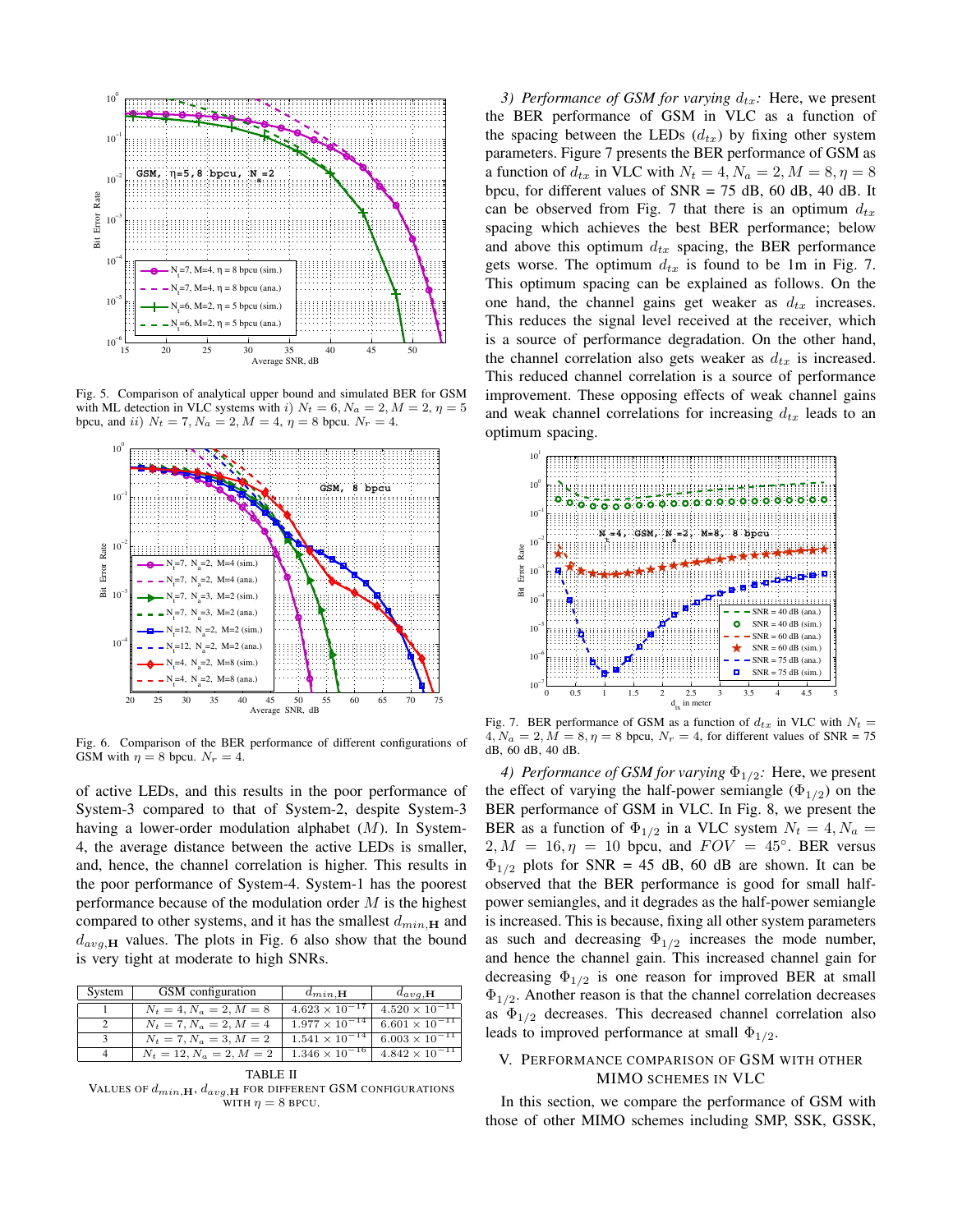

Fig. 8. BER performance of GSM as a function of  $\Phi_{1/2}$  in VLC with  $N_t = 4, N_a = 2, M = 16, \eta = 10$  bpcu,  $N_r = 4, FOV = 45^\circ$ .

and SM, for the same transmission efficiency. In all cases, optimum placement of LEDs in a  $4 \times 4$  grid is done based on maximizing  $d_{min, \mathbf{H}}$  and  $d_{avg, \mathbf{H}}$ , as described in Sec. III.

In Fig. 10, we present the BER performance of SMP, SSK, GSSK, SM, and GSM, all having a transmission efficiency of  $\eta = 4$  bpcu. A GSM system with  $N_t = 6, N_a =$  $2, M = 2$  which uses only 4 activation patterns chosen out of  $\binom{6}{2} = 15$  activation patterns and gives 4 bpcu is considered.<br>The optimum placement of LEDs for this GSM system is The optimum placement of LEDs for this GSM system is as shown in Fig. 9(a). The other MIMO schemes with 4 bpcu transmission efficiency considered for comparison are: i) SMP:  $N_t = 4, N_a = 4, M = 2$ , LEDs placement as in Fig. 4(a), *ii*) SSK:  $N_t = 16, N_a = 1, M = 1$ , LEDs placement as in Fig.  $2(c)$ , i.e., one LED on each of the grid point,  $iii)$  GSSK:  $N_t = 7$ ,  $N_a = 2$ ,  $M = 1$ , LEDs placement as in Fig. 9(b), and  $N_t = 4$ ,  $N_t = 1$ ,  $M = 4$ , J. EDs, placement as in iv) SM:  $N_t = 4, N_a = 1, M = 4$ , LEDs placement as in 4(a). From Fig. 10, it can be seen that SM outperforms SMP, which is due to spatial interference in SMP. It is also observed that SM performs better than SSK and GSSK. This is because SSK has more LEDs and hence the  $d_{min, \mathbf{H}}$  and  $d_{avg, \mathbf{H}}$  in SSK are smaller than those in SM. Also, in GSSK, 2 LEDs are activated simultaneously leading to spatial interference, and this makes GSSK to perform poorer than SM. Both SSK and GSSK perform better than SMP, due to the dominance of spatial interference in SMP. It is further observed that GSM performs almost the same as SM, with marginally inferior performance at low SNRs (because of the effect of spatial interference in GSM) and marginally better performance at high SNRs (because of better  $d_{min, \mathbf{H}}$  and  $d_{avg, \mathbf{H}}$  in GSM).

The performance advantage of GSM over SM at high SNRs is substantial at 8 bpcu transmission efficiency (about 10 dB advantage at  $10^{-5}$  BER), which is illustrated in Fig. 11. Figure 11 compares the performance of the following systems, all having 8 bpcu efficiency: *i*) SMP:  $N_t = 4$ ,  $N_a =$  $4, M = 4$ , LEDs placement as in  $4(a), ii)$  GSSK:  $N_t =$  $13, N_a = 3, M = 1$ , LEDs placement as in 9(c), *iii*) SM:  $N_t = 16, N_a = 1, M = 16$ , LEDs placement as in 2(c), and iv) GSM:  $N_t = 7, N_a = 2, M = 4$ , LEDs placement as in 4(c). From Fig. 11, it is observed that GSM achieves the best performance among the considered schemes at moderate to high SNRs (better by about 10 dB compared to SM, and by about 25 dB compared to GSSK and SMP at  $10^{-5}$  BER). The reason for this is as explained in the performance comparison in Fig. 10.



Fig. 9. Optimum placement of LEDs in a  $4 \times 4$  grid.  $\times$  indicates the presence of an LED and ◦ indicates of absence of LED.

In Fig. 12, we compare the BER performance of SM and GSM in VLC, both having the same  $\eta = 10$  bpcu,  $\Phi_{1/2} = 15^{\circ}$ , and  $FOV = 45^{\circ}$ . The SM and GSM system parameters are: i) SM:  $N_t = 4, N_a = 1, M = 256$ , and ii) GSM:  $N_t = 4, N_a = 2, M = 16$ . The placement of LEDs in both cases is as in Fig. 4(a). It is observed that GSM significantly outperforms SM (by about 25 dB at  $10^{-5}$ ) BER). This performance advantage of GSM over SM can be attributed to the following reasons. The channel matrix becomes less correlated for  $\Phi_{1/2} = 15^{\circ}$ , which results in less spatial interference in GSM. Despite the presence of multiple active LEDs ( $N_a = 2$ ) and hence spatial interference in GSM, to achieve 10 bpcu transmission efficiency, GSM requires a much smaller-sized modulation alphabet  $(M = 16)$ compared to that required in SM  $(M = 256)$ . The better power efficiency in a smaller-sized modulation alphabet compared to a larger-sized alphabet dominates compared to the degrading effect of spatial interference due to  $N_a = 2$ , making GSM to outperform SM.

#### VI. CONCLUSIONS

We investigated the performance of GSM, an attractive MIMO transmission scheme, in the context of indoor wireless VLC. More than one among the available LEDs are activated simultaneously in a channel use, and the indices of the active LEDs also conveyed information bits in addition to the information bits conveyed by the intensity modulation alphabet. To our knowledge, such a study of GSM in VLC has not been reported before. We derived an analytical upper bound on the BER of GSM with ML detection in VLC. The derived bound was shown to be very tight at moderate to high SNRs. The channel gains and channel correlations influenced the GSM performance such that the best BER is achieved at an optimum LED spacing. Also, the GSM performance in VLC improved as the half-power semi-angle of the LEDs is decreased. We compared the BER performance of GSM with